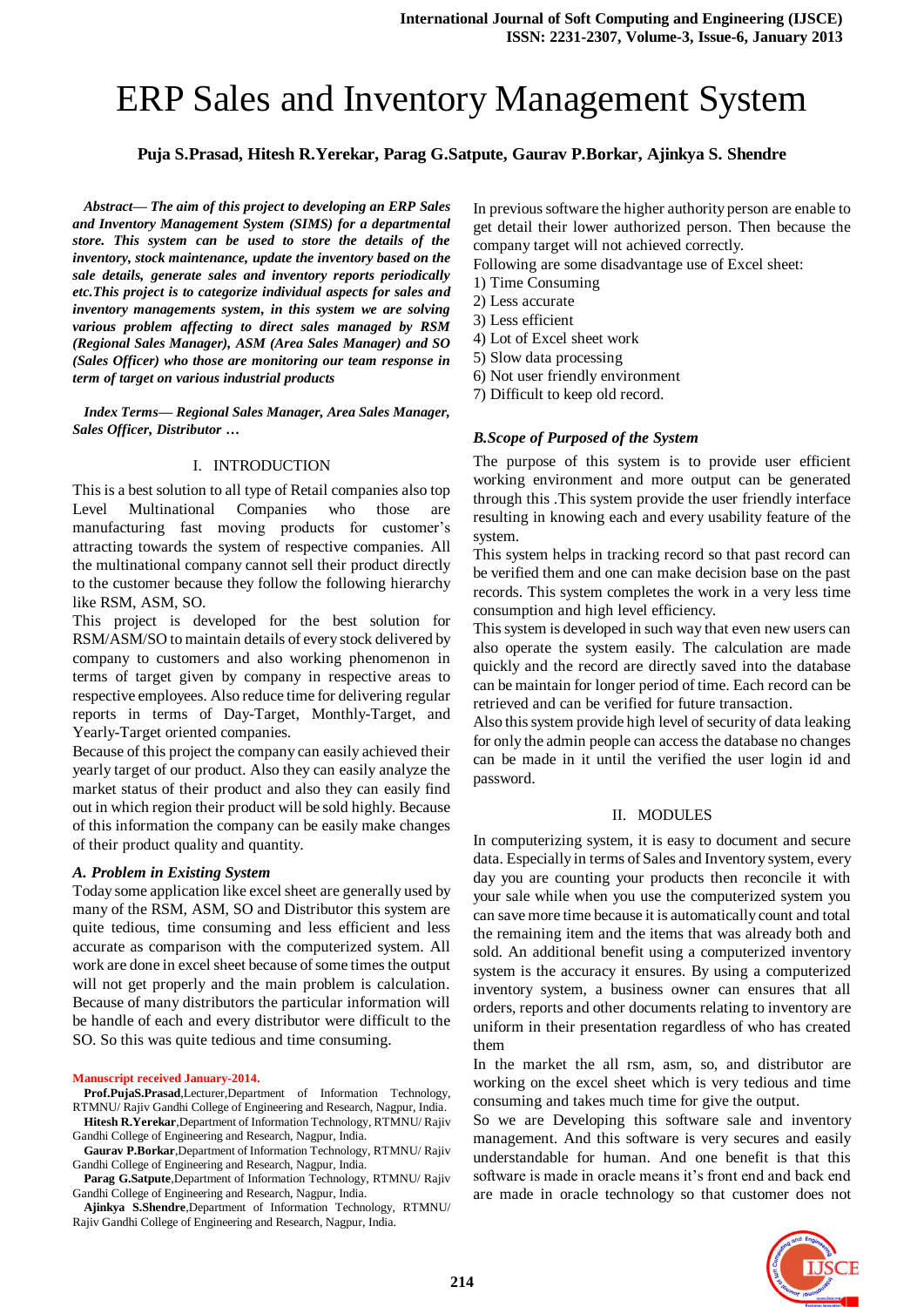install other software rather than oracle for use this application.

Problems occurring while generating auditing report of distributors. Day-to-Day calculations reduce the visibility of product delivery affecting to minimize the business Following are the modules use in this project:

## *A. Inventory Distributor*

- 1) By using this software the distributor are easily maintain their stock properly. And distributor no needs to use document application because of this software.
- 2) Because of this software the distributor know their product sell properly on time or not and there is benefit or not.
- 3) Also the distributor can give the details product sell information to the sales officer And also he can order the product through the software.
- 4) Because of that software the distributor maintains their product quantity day by day and easily calculated their profit.

## *B. Target Module*

- 1) RSM (Regional Sales Officer)
- 1) In this software there is separate module for RSM which is only used the RSM.BY using this software RSM can easily access or keep a watch where the sales officer stands.
- 2) With the help of that software the RSM can see the actual company target will be achieved properly or not.
- 3) Also he can see the all working details of ASM and got details of SO.
- 4) This software is very useful for RSM for marinating the details of their product which will be properly sold in market or not.
- 5) The RSM divide all the company target equally to area sales manager which is work under that particular rsm.



**Fig-1. Block diagram of RSM to ASM**

- 2) ASM (Area Sales Manager)
- 1) In this project the ASM also has a separate module which will maintain the all information about the sales officer and their product.
- 2) With the help of this software the ASM can easily maintain the all sales officer details properly.
- 3) Also he can give the all product sell detail information to the RSM Actually what is the current status of their product in the market?
- 4) Also he can maintain the record for which the monthly target will achieved by sales officer perfectly or not.



**Fig-2: Block diagram of ASM to SO.**

- 3) SO (sales officer)
- 1) Also the SO has a separate module which will maintain the all information about the distributor and their product
- 2) This software is very useful for sales officer because with the help of this software he can control over the entire distributor and their product selling information.
- 3) If any one distributor are selling the company product highly and earn profit. Then the next time the sales officer gives the much quantity of that product to that distributor.



#### **Fig: Block diagram of SO to Distributor**

4) Distributor

- 1) Login to the system/change his password after logging in etc
- 2) Check the status of the inventory
- 3) See the reports from sales people about items that are not available and need to be kept in the inventory
- 4) validate the inventory against the sales done in the previous day (whether the items that are sold and the change in the inventory for the corresponding items match etc.)

#### *C. Functional components of the project*

Following is a list of functionalities of this system. More appropriate functionalities that can be added to this list.

There are registered people in the system (RSM, ASM, SO, Distributor, inventory managers).

- 1) Regional sales officer should be able to:-
- 1) The main task of regional sales officer is that to distribute the company target properly to all area sales managers.
- 2) Get the selling detail of their product properly from area sales manager.
- 3) Inform the detail of product selling to the general manager.
- 4) In this project the RSM has a separate module which is only use by RSM.By using this software he can easily get the detail of their company product and easily check whether their company target will achieved properly or not.
- 5) In this software RSM has authority to see the all

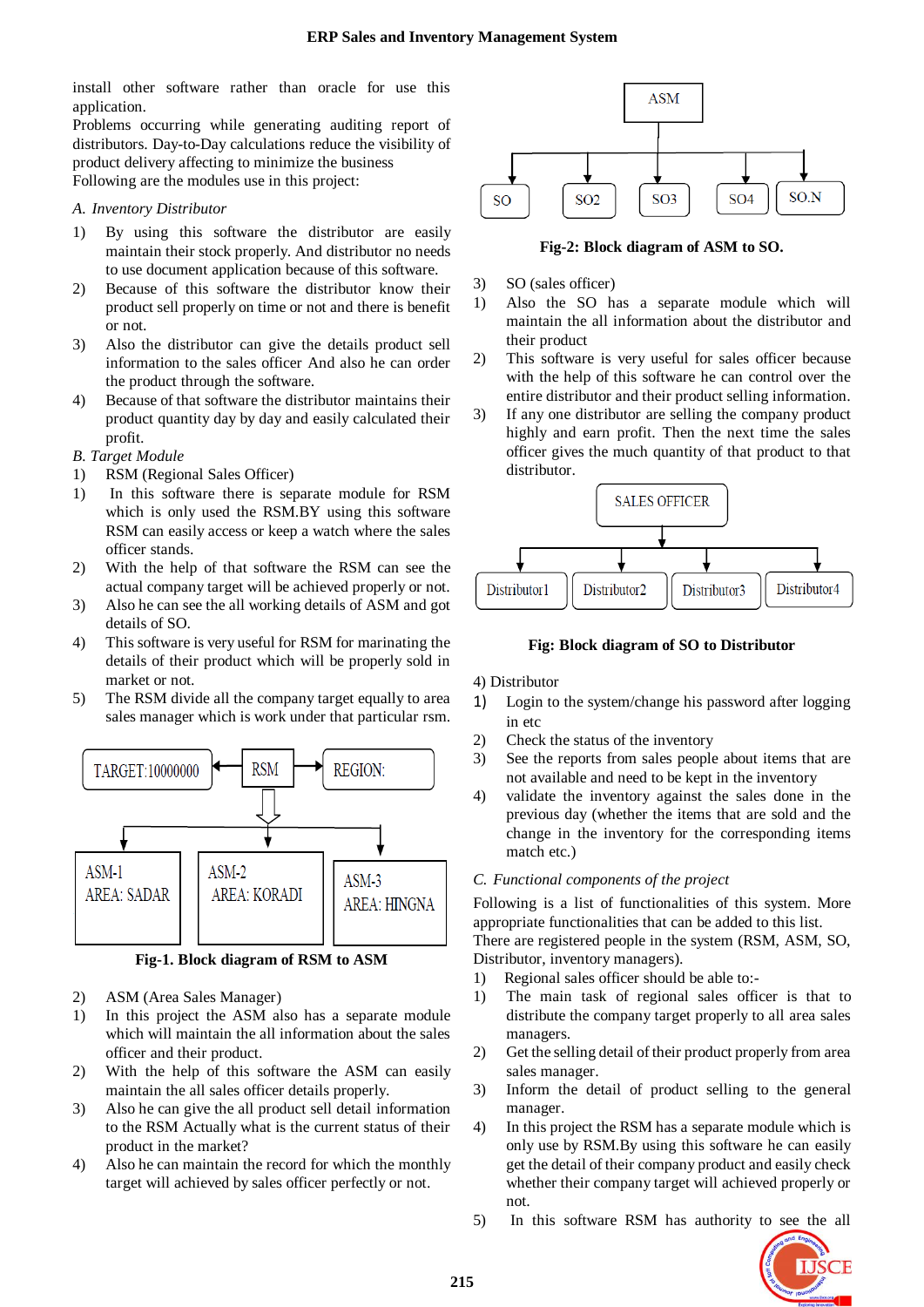working detail of ASM and SO which work under that particular RSM.

- 6) In this software the RSM provide the separate user id and password. Then because the only authorized employee can handle that module.
- 2) The area sales manager should be able to:-
- 1) Login to the system/change his password after logging in etc
- 2) Check the details of SO. And give the product selling details from them.
- 3) If any sales officer not properly working means he cannot sell company product as per their given target then area sales manager will be replace that sales officer.
- 4) By using this software area sales manager should be able to check how many items have been returned so far in the day
- 5) Also he Check for any exception reports from the sales officer and correct it by contacting the inventory manager
- 6) generate sales-trend graphs for each of the item (like how is product selling in the last one month)
- 3) A sales officer should be able to:-
- 1) Login to the system through the initial screen of the system
- 2) Change the password after logging into the system
- 3) Enter the items ordered by a distributor and produce a ordered report for the same (the ordered report will have a unique sale id, date, time, item/quantity/price details etc)
- 4) Cancel the produced ordered report, in case of error in entering the details, and produce a new one
- 5) Inform the inventory manager about the items that are not available, so that they can be stocked
- 4) The inventory manager should be able to:-
- 1) Login to the system/change his password after logging in etc
- 2) Check the status of the inventory
- 3) See the reports from sales officer people about items that are not available and need to be kept in the inventory
- 4) validate the inventory against the sales done in the previous day (whether the items that are sold and the change in the inventory for the corresponding items match etc)
- 5) Generate inventory reports of the items category-wise, price-wise etc
- 6) Generate inventory-trends (like how is coffee powder stock changing over the month)

## III. TARGET MANAGEMENT AND CALCULATION

Following are the terms considering while maintaining total cost and stock calculations as

## *A) Stock Maintenance:*

Stock Maintenance is basically a strong module distributed towards all parties comes under the term of ERP-SIM; we can make calculation of stock deals with a logistic system, distributor stock maintenance, SO, ASM and RSM stock calculations in respect to target control and monitoring for every month.

### *B) Target Achievement:*

Target achievement is the main task in this project. Whatever yearly or monthly target will decide by company for particular product will achieve properly or not is the main aim of this project.

The SO gives the all product selling details to the ASM and ASM gives the all selling details to the RSM in this way they will check properly their company target will achieved properly or not.

If they find that target wills not achieved properly then they can take the action imedialty about that product.

Then because of loss of product will be reduce and the company can find the new way to sell that product.

Basic Calculations are added in this system as follows; Example;

 Distributor Order – 10000 Quantities – distributor generates this order through a Sales Officer and Sales Office passes it to Area Sales Manager and then Area Sales Manager will passes it to Regional Sales Manager and then it's finally up to a company by some channel distribution processes.

 $\triangleright$  As a process monitoring system by ERP-SIM we generate order data into respective tables and maintain all the information related to Ordering process as Order Details, Product Details, Quantity Details and Cost Details for respective channels of ERP-SIM.

 $\triangleright$  Once Order managed by company, it should be added to respective chain of system like SO, ASM, RSM as a target completion status.

 $\triangleright$  Once Order generated and process completed, then we are waiting to deliver this order as physical product to distributor then second calculation can be done for distributor.

 $\triangleright$  After generate the order from distributor the sales officer first check the product will be available in their stock or not.

 $\triangleright$  After checking the product in inventory then sales officer generate the payment invoice of that product and send that payment invoice to the distributor.

 $\triangleright$  Then distributor payment the order and give the payment receipt of that order from the sales officer.

 After received the payment sales officer send the poduct.when distributor received that product he send the product received acknowledgement to the sales officer.



**Fig-4.Order Description**

## IV. CONCLUSION

While developing the system lots of effort has been made to create this software, making use of available tools,